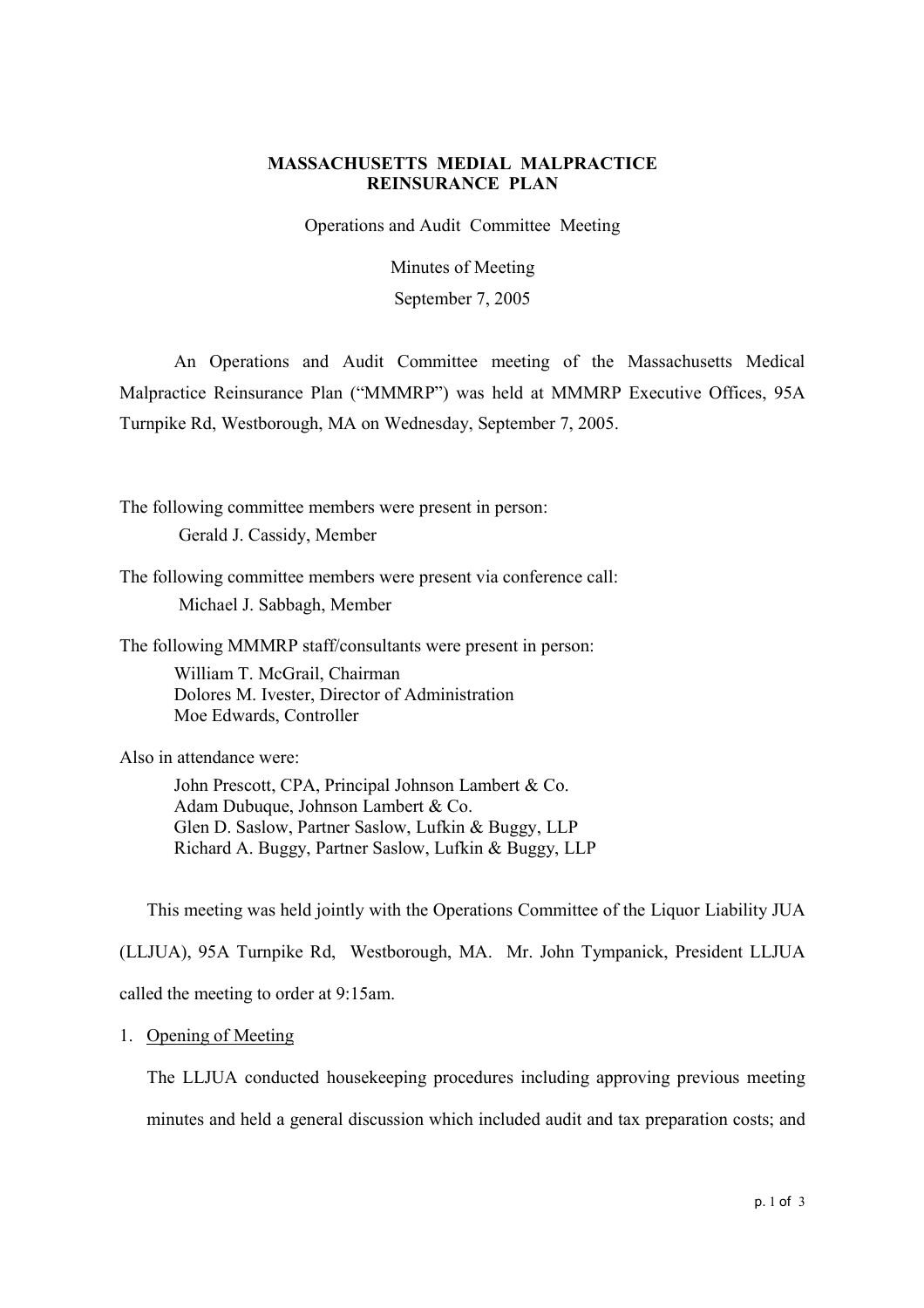audit, annual statement and Schedule D procedures and timing. At 9:30am, representatives of the firm of Johnson Lambert  $\&$  Co. were invited into the meeting.

#### 2. Johnson Lambert & Co.

Mr. John Prescott introduced himself as well as company associate, Mr. Adam Dubuque. Copies of the firm's proposal and presentation were handed out to attendees of both LLJUA and MMMRP. Mr. Prescott made the presentation including topics of: company history; vision and philosophy; commitment to insurance and accounting industries; audit timeline, approach and reserves; relationships with boards, regulators and clients; and engagement fees. Questions and answers took place as needed during as well as following the presentation. Mr. Tympanick thanked Mr. Prescott and Mr. Dubuque who exited the meeting at 9:55am.

### 3. The meeting was recessed for 10 minutes.

#### 4. Saslow, Lufkin & Buggy, LLP

At 10:05am, Mr. Tympanick invited representatives of the firm Saslow, Lufkin & Buggy, LLP into the meeting. Mr. Richard Buggy and Mr. Glen Saslow were introduced and copies of the firmís proposal and presentation were handed out to attendees of both LLJUA and MMMRP. Mr. Buggy began the presentation with an overview of the firm including staff, services, and offices with emphasis on insurance industry commitment. Mr. Saslow concluded the presentation with discussion of clients served, audit procedures, engagement letter and fees. Questions and answers took place as needed during as well as following the presentation. Mr. Tympanick thanked Mr. Saslow and Mr. Buggy who exited the meeting at 10:45am.

#### 5. Joint Discussion